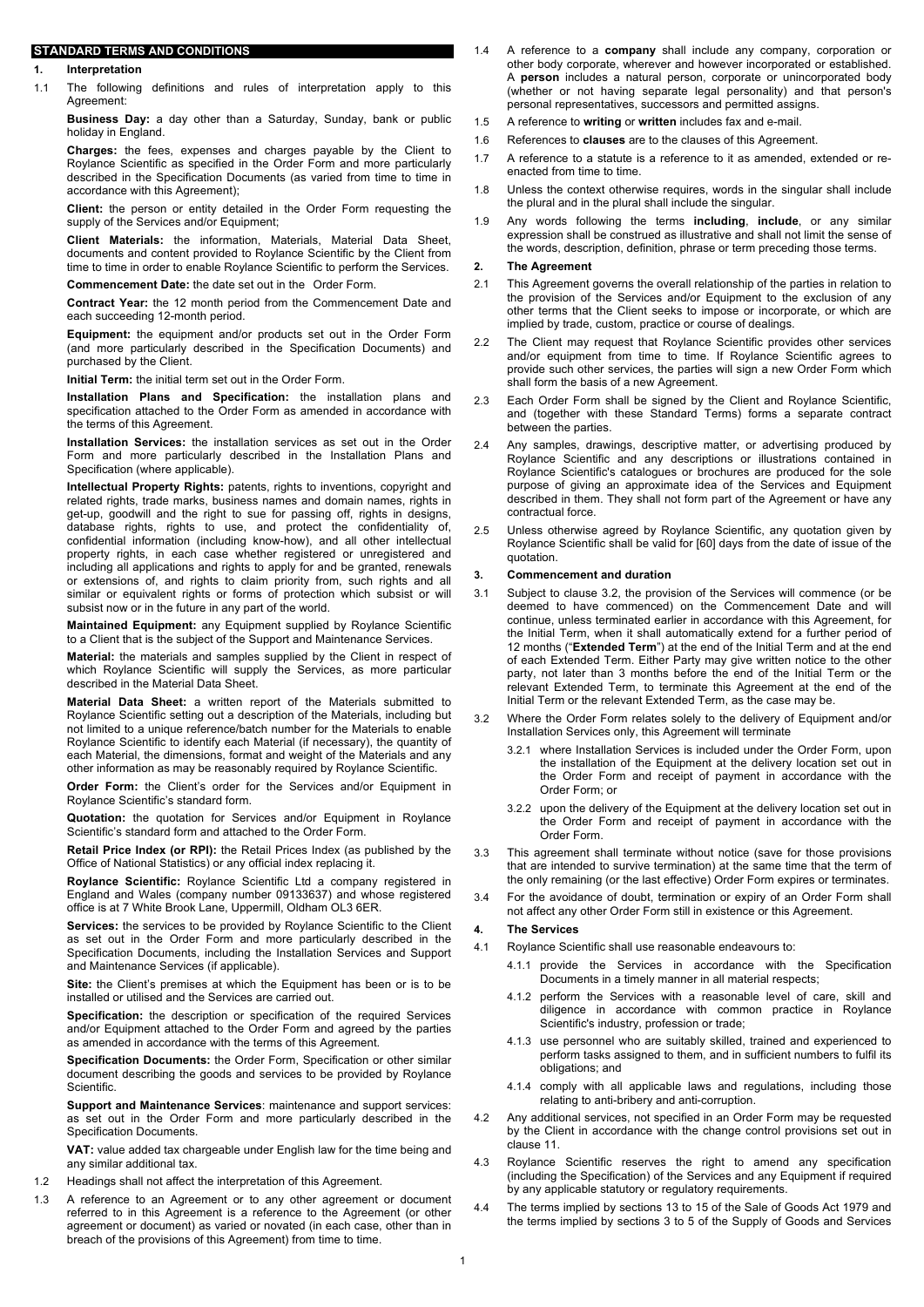Act 1982 are, to the fullest extent permitted by law, excluded from the Agreement.

## **5. Support and Maintenance Services (if applicable)**

- 5.1 If applicable, Roylance Scientific shall supply the Support and Maintenance Services as set out in the Order Form using reasonable skill and care and the express terms set out in this Agreement in all material respects.
- 5.2 In performing the Support and Maintenance Services, Roylance Scientific shall use all reasonable endeavours to restore any malfunctioning or failed Maintained Equipment to good working order while in attendance at the Site. Where this is not reasonably practicable or not reasonably practicable within its normal business hours, shall either arrange for a further visit to the Site within its normal business hours to complete the repair, or where practicable remove the Maintained Equipment or part of the Maintained Equipment for repair offsite.
- 5.3 In the event that additional parts are required in order to restore the Maintained Equipment back into good working order, the Client shall be required to make payment for any such additional parts in the event that any manufacturer guarantee does not cover the costs of any such additional parts for any reason.
- 5.4 Where Roylance Scientific are providing Services relating to the equipment not installed by Roylance Scientific or emergency services where Roylance Scientific are not maintaining the Equipment (or any their equipment), the Client shall maintain at its own expense the Equipment in good and substantial repair in order to keep it in as good an operating condition to enable Roylance Scientific to carry out its obligations under this Agreement and Roylance Scientific shall not be liable for any costs, charges or losses sustained or incurred by the Client that arise directly or indirectly from such prevention or delay.
- 5.5 If Roylance Scientific (in its reasonable opinion) considers the Equipment (or any other equipment) is not in good and substantial repair in accordance with clause 5.4, Roylance Scientific may suspend the affected Services until such equipment is in good and substantial repair and Roylance Scientific shall not be liable for any costs, charges or losses sustained or incurred by the Client that arise directly or indirectly from such suspension.

# **6. Client Obligations**

- 6.1 The Client shall:
	- 6.1.1 co-operate with Roylance Scientific (and its sub-contractors and service suppliers) in all matters relating to the Services and/or Equipment;
	- 6.1.2 ensure that the details of the Specification Documents and Client Materials are complete and accurate;
	- 6.1.3 provide access to premises, equipment and data, and other facilities as may reasonably be requested by Roylance Scientific for the purpose of providing the Services, delivering the Equipment and/or installing the Equipment;
	- 6.1.4 provide any Client Material as Roylance Scientific may request in order to carry out the Services in a timely manner, and keep that information up to date;
	- 6.1.5 deliver, obtain and maintain all necessary licences and consents and comply with all relevant legislation in relation to the Services and the use by Roylance Scientific of any Client Materials.
- 6.2 If Roylance Scientific's performance of its obligations under this Agreement is prevented or delayed by any act or omission of the Client, its agents, subcontractors, consultants or employees, Roylance Scientific shall not be liable for any costs, charges or losses sustained or incurred by the Client that arise directly or indirectly from such prevention or delay.
- 6.3 The Client shall be liable to pay to Roylance Scientific, on demand, all reasonable costs, charges or losses sustained or incurred by Roylance Scientific (including any direct, indirect or consequential losses, loss of profit and loss of reputation, loss or damage to property and those arising from injury to or death of any person and loss of opportunity to deploy resources elsewhere) that arise directly or indirectly from the Client's fraud, negligence, failure to perform or delay in the performance of any of its obligations under this Agreement, subject to Roylance Scientific confirming such costs, charges and losses to the Client in writing.

#### **7. Materials**

- 7.1 The Client warrants and undertakes that:
	- 7.1.1 the Materials subject to the Services will be accompanied by a Material Data Sheet;
	- 7.1.2 the Materials submitted by the Client as set out in the Material Data Sheet will be of the same dimension, format, quantity and weight as set out in the Order Form; and
	- 7.1.3 the Materials will comply with the Specification Documents.
- 7.2 For the avoidance of doubt, if there is any discrepancy between the Materials submitted by the Client as set out in the Material Data Sheet and the Order Form, Roylance Scientific shall be entitled to amend the Order Form, Quotation and /or Specification to take account of the discrepancy, inaccuracy or incompleteness and shall provide the Client with written notice setting out:
	- 7.2.1 the discrepancy, inaccuracy or incompleteness;
	- 7.2.2 any change that need to be made to the
	- 7.2.3 Form and any Specification;
	- 7.2.4 the likely time required to implement a change;

7.2.5 any necessary variations to Roylance Scientific's charges arising from the change; and

7.2.6 any other impact of the change on this Agreement,

at which point the Agreement shall be deemed amended in accordance with clause 20.1.

7.3 Roylance Scientific shall not be liable for any costs, charges or losses sustained or incurred by the Client that arise directly or indirectly from any discrepancy between the Materials submitted by the Client as set out in the Material Data Sheet and the Order Form, including any inability of Roylance Scientific to accommodate such discrepancy, inaccuracy or incompleteness.

## **8. Equipment and installation (if applicable)**

- The Equipment supplied to the Client by Roylance Scientific under this Agreement shall:
	- 8.1.1 be of satisfactory quality (within the meaning of the Sale of Goods Act 1979, as amended);
	- 8.1.2 be free from defects in design, material and workmanship and remain so for 12 months after delivery and installation; and
	- 8.1.3 comply with all applicable statutory and regulatory requirements.
- 8.2 Where Roylance Scientific are providing Services relating to the Equipment but are not maintaining the Equipment the Client shall maintain at its own expense the Equipment in good and substantial repair in order to keep it in as good an operating condition to enable Roylance Scientific to carry out its obligations under this Agreement and Roylance Scientific shall not be liable for any costs, charges or losses sustained or incurred by the Client that arise directly or indirectly from such prevention or delay.
- 8.3 If Roylance Scientific (in its reasonable opinion) considers the Equipment is not in good and substantial repair in accordance with clause 8.2, Roylance Scientific may suspend the affected Services until the Equipment are in good and substantial repair and Roylance Scientific shall not be liable for any costs, charges or losses sustained or incurred by the Client that arise directly or indirectly from such suspension.
- 8.4 If applicable, Roylance Scientific shall provide Installation Services to install the Equipment. The Client shall procure that a duly authorised representative of the Client shall be present at the installation of the Equipment. Acceptance by such representative of installation shall constitute conclusive evidence that the Client has examined the Equipment and has found it to be in good condition, complete and fit in every way for the purpose for which it is intended (save as regards any latent defects not reasonably apparent on inspection). If required by Roylance Scientific, the Client's duly authorised representative shall sign a receipt confirming such acceptance.
- 8.5 To facilitate delivery and installation, the Client shall at its sole expense provide all requisite materials, facilities, access and suitable working conditions to enable delivery and installation to be carried out safely and expeditiously including the materials, facilities, power supplies and cables, ground works or other construction works required for the purpose of installing the Equipment, access and working conditions specified in the Order Form (or otherwise in writing by Roylance Scientific).
- 8.6 Where Roylance Scientific is not providing Installation Services to install the Equipment, Roylance Scientific shall not be liable for any damage, errors or faults of the Equipment arising from or in connection to the installation of the Equipment by a third party.
- 8.7 The Client (at its own expense) shall be solely responsible for obtaining all necessary consents, permissions and licences, including but not limited to landlord consents and licences in order for Roylance Scientific to carry out the installation of the Equipment.

## **9. Title and Risk**

- 9.1 The risk of loss, theft, damage or destruction in any Equipment shall pass to the Client on delivery or (if applicable) installation by Roylance Scientific.
- 9.2 Title to any Equipment shall not pass to the Client until either:
	- 9.2.1 Roylance Scientific notifies the Client in writing that title in the Equipment has passed to the Client; or
	- 9.2.2 Roylance Scientific receives payment in full (in cash or cleared funds) for the Equipment and any other goods or services that Roylance Scientific has supplied to the Client in respect of which payment has become due, in which case title to the Equipment shall pass at the time of payment of all such sums.
- 9.3 Until title to the Equipment has passed to the Client, the Client shall:
	- 9.3.1 store the Equipment separately from all other goods held by the Customer so that they remain readily identifiable as Roylance Scientific's property;
	- 9.3.2 not remove, deface or obscure any identifying mark or packaging on or relating to the Equipment;
	- 9.3.3 maintain the Equipment in satisfactory condition and keep them insured against all risks for their full price on Roylance Scientific's behalf from the date of delivery;
	- 9.3.4 notify Roylance Scientific immediately if it becomes subject to any of the events listed in clause 17.1.4; and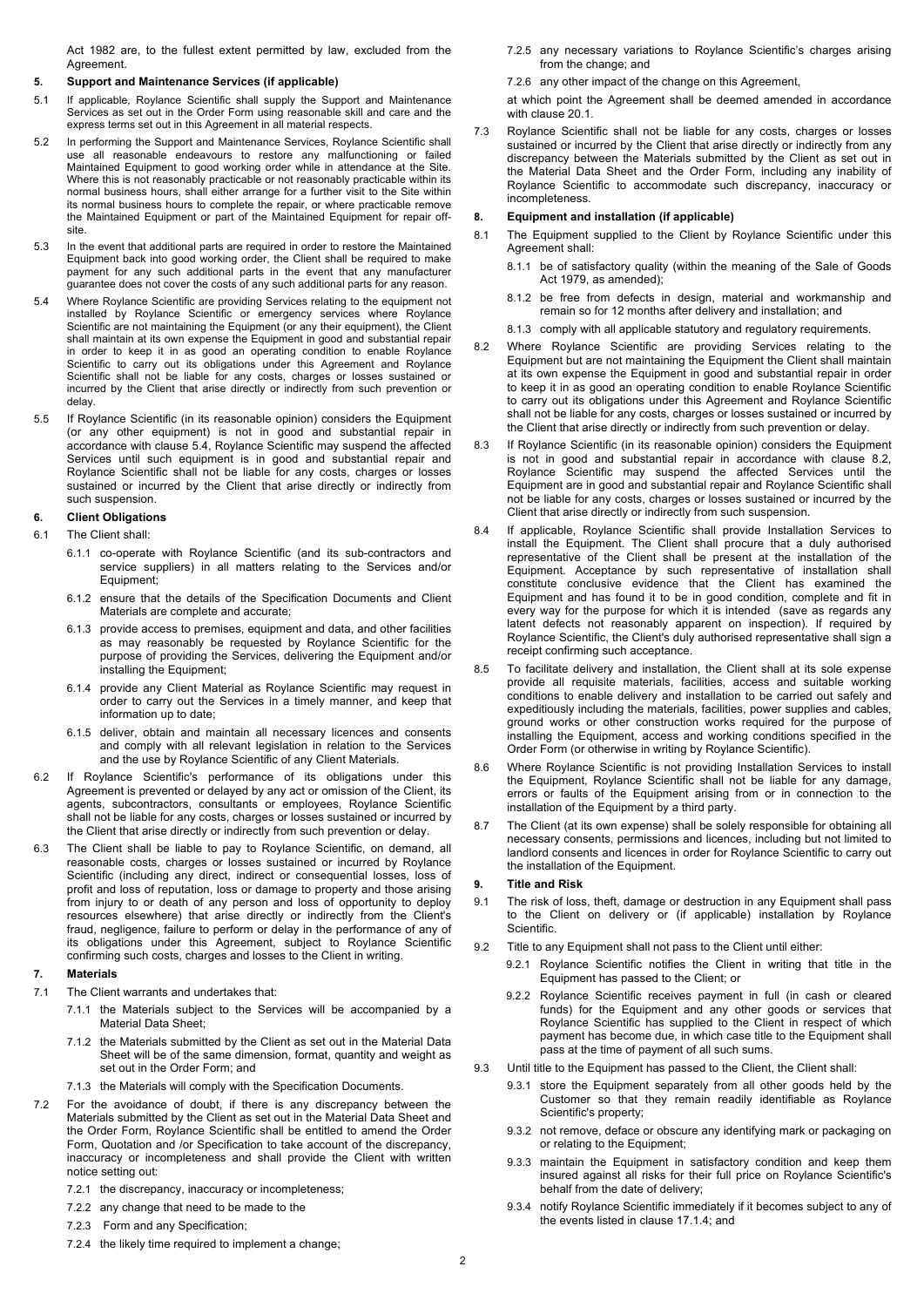- 9.3.5 give Roylance Scientific such information relating to the Equipment as Roylance Scientific may require from time to time.
- 9.4 If before title to the Equipment passes to the Client the Client becomes subject to any of the events listed in clause 17.1.4 or fails to pay by the due date, then, without limiting any other right or remedy Roylance Scientific may have:
	- 9.4.1 any right of the Client to resell Equipment or use the Equipment in the ordinary course of its business ceases immediately; and
	- 9.4.2 Roylance Scientific may at any time:
		- i. require the Client to deliver up all Equipment in its possession; and
		- ii. if the Client fails to do so promptly, enter any premises of the Client or of any third party where the Equipment are stored or utilised in order to recover them.

## **10. Warranty**

- 10.1 Subject to clause 10.2, if the Client gives notice in writing within a reasonable time of discovery that some or all of the Equipment or Services are defective or faulty Roylance Scientific shall, at its option, repair or replace the defective Equipment or re-perform the Services.
- 10.2 Roylance Scientific shall not be liable for the faulty or defective Equipment if:
	- 10.2.1 the Client makes any further use of such Equipment after giving a notice in accordance with clause 10.1;
	- 10.2.2 the defect arises because the Client failed to follow Roylance Scientific's oral or written instructions as to the storage, installation, commissioning, use or maintenance of the Equipment or (if there are none) good trade practice;
	- 10.2.3 the defect arises as a result of Roylance Scientific following any drawing, design or specifications supplied by the Client;
	- 10.2.4 the Client alters or repairs the Equipment without the written consent of Roylance Scientific;
	- 10.2.5 the defect arises as a result of fair wear and tear, wilful damage, misuse, negligence, or abnormal working conditions; or
	- 10.2.6 the Equipment differs from their description as a result of changes made to ensure they comply with applicable statutory or regulatory standards; and
	- 10.2.7 Roylance Scientific is not permitted to make a full examination of the alleged defect.
- 10.3 Insofar as the Equipment comprises or contains equipment or components which were not manufactured or produced by Roylance Scientific, the Client shall be entitled only to such warranty or other benefit as Roylance Scientific has received from the manufacturer of such equipment or components.
- 10.4 If Roylance Scientific fails to remedy any material defect in the Equipment in accordance with clause 10, Roylance Scientific shall, at the Client's request, accept the return of the Equipment and replace the Equipment with identical or similar (in all material respects) equipment.

#### **11. Changes to Services**

- 11.1 If either party wishes to change the scope or execution of the Services, it will submit details of the requested change to the other in writing.
- 11.2 If either party requests a change to the scope or execution of the Services, Roylance Scientific shall, if it is willing to provide such amended services, within a reasonable time, provide a written estimate to the Client of:

11.2.1 the likely time required to implement the change;

- 11.2.2 any necessary variations to Roylance Scientific's charges arising from the change; and
- 11.2.3 any other impact of the change on this Agreement.
- 11.3 If the Client wishes Roylance Scientific to proceed with the change, Roylance Scientific has no obligation to do so unless and until the parties have agreed the necessary variations to its charges, the Services and any other relevant terms of this Agreement to take account of the change, including (as applicable) the entering into of a new Order Form in accordance with clause 2.2. Once the change has been agreed, this Agreement shall be deemed to have been varied in accordance with clause 20.
- 11.4 To avoid any doubt, unless otherwise agreed between the parties in writing, if either party wishes to terminate a Service, or reduce its requirements for a Service, it shall serve notice in writing in accordance with clause 3.1

## **12. Charges and Payment**

- 12.1 In consideration for the provision of the Services and/or supply of the Equipment the Client shall pay to Roylance Scientific the Charges.
- 12.2 The Charges for the provision of the Services shall increase annually, on the anniversary of the Commencement Date by the percentage equivalent to the RPI rate published in the September prior to the anniversary of each Contract Year, or 2%, whichever is the greater.
- 12.3 Roylance Scientific also reserves the right to increase the Charges in the event that a statutory change to legislation or other compulsory or recommended requirement means that further costs must be expended by

Roylance Scientific. Any increases shall be notified to the Client in writing as soon as practicably possible.

- 12.4 Roylance Scientific shall invoice the Client and the Client agrees to pay Roylance Scientific in accordance with the payment terms set out in the Order Form issued by Roylance Scientific from time to time. Unless agreed otherwise in writing by the parties, the Client shall pay each invoice submitted by Roylance Scientific by monthly direct debit, standing order or bank transfer by no later than [30] days following the date of invoice.
- 12.5 All amounts and fees stated or referred to in this Agreement are exclusive of VAT, which shall be added to Roylance Scientific's invoice(s) at the appropriate rate.
- 12.6 Without prejudice to any other right or remedy that it may have, if the Client fails to pay the Charges to Roylance Scientific on the due date:
	- 12.6.1 the Client shall pay interest on the overdue amount at the rate of 4% per annum above the Bank of England's base rate from time to time. Such interest shall accrue on a daily basis from the due date until actual payment of the overdue amount, whether before or after judgment. The Client shall pay the interest together with the overdue amount; and
	- 12.6.2 Roylance Scientific may suspend all Services (and all other services it provides to the Client under any other agreement) until payment has been made in full.
- 12.7 All sums payable to Roylance Scientific under this Agreement shall become due immediately on its termination. This clause 12.7 is without prejudice to any right to claim for interest under the law, or any such right under this Agreement.
- 12.8 All amounts due under this Agreement shall be paid in full without any setoff, counterclaim, deduction or withholding (other than any deduction or withholding of tax as required by law).
- 12.9 Any additional services or products requested by the Client, not detailed in the Order Form, will be charged at Roylance Scientific's standard rates that apply on the date of delivery of that service (unless a different rate is agreed between the parties in writing in accordance with clause 11).

# **13. Delivery and Installation**

- 13.1 Roylance Scientific shall use all reasonable endeavours to effect delivery (and installation if applicable) by the date and time agreed between the parties. Title and risk shall transfer in accordance with clause 9 of this Agreement.
- 13.2 The date of delivery and installation is an estimate only. Time for delivery and if applicable installation shall not be of the essence and Roylance Scientific shall not be liable for any loss, costs, damages, charges or expenses caused directly or indirectly by any delay in the delivery or installation of the Equipment.

# **14. Intellectual Property Rights**

- 14.1 The Client acknowledges that all of Roylance Scientific's Intellectual Property Rights relating to material existing prior to this Agreement or arising or created in connection with the Services, including but not limited to the Specification Documents, belong to Roylance Scientific or the relevant third-party owners (as the case may be). Roylance Scientific grants the Client a non-exclusive personal, sub-licensable, royalty free, worldwide license to use and copy the material protected by those Intellectual Property Rights for the Client's own business purposes only.
- 14.2 Any Intellectual Property Rights in the Client Materials shall belong to the Client or the relevant third party owner (as the case may be) and the Client shall have sole responsibility for the legality, reliability, integrity, accuracy and quality of the Client Materials. The Client grants a worldwide, nonexclusive, royalty free, sub-licensable irrevocable licence to copy, use and modify the Client Materials for the purpose of carrying out its obligations in this Agreement.
- 14.3 The Client warrants, represents and undertakes that:
	- 14.3.1 any Client Materials provided to or used by Roylance Scientific are owned by the Client; and/or
	- 14.3.2 it has received the necessary consents or permissions to use the Client Materials in accordance with this Agreement and any Order Form or Specification Documents from the applicable owner(s).
- 14.4 The Client shall indemnify Roylance Scientific against all damages, losses and expenses arising as a result of any action or claim that the Client Materials breach the warranties, representations or undertakings set out in clause 14.3 or otherwise in infringes a third party's rights.
- 14.5 If Roylance Scientific processes any personal data on the Client's behalf when performing its obligations under this Agreement, the parties record their intention that the Client shall be the data controller and Roylance Scientific shall be a data processor and in any such case:
	- 14.5.1 the Client acknowledges and agrees that the personal data may be transferred or stored outside the EEA or the country where the Client is located in order to carry out Roylance Scientific's obligations under this Agreement;
	- 14.5.2 the Client shall ensure that it is entitled to transfer the relevant personal data to Roylance Scientific so that Roylance Scientific may lawfully use, process and transfer the personal data in accordance with this Agreement on the Client's behalf;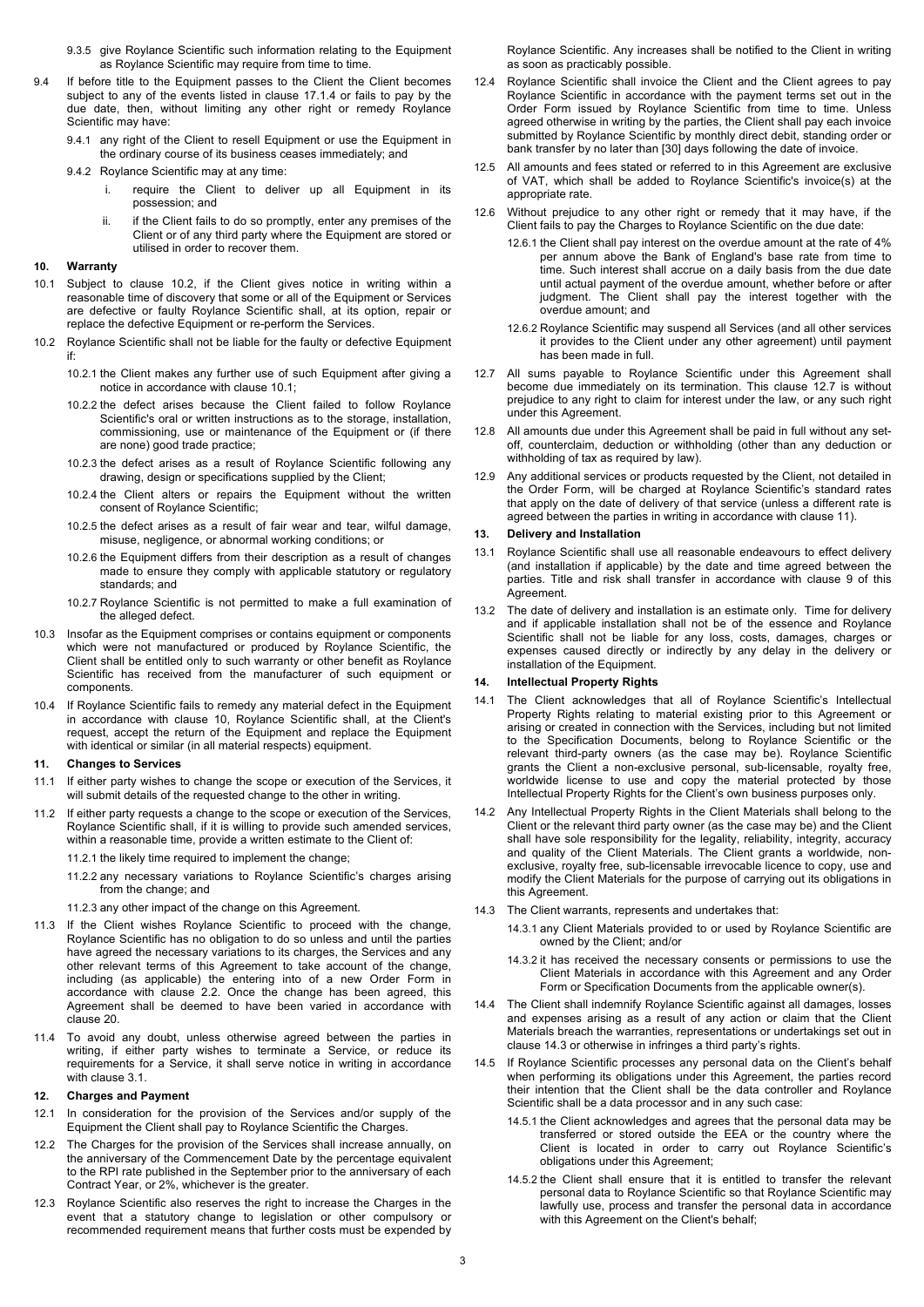- 14.5.3 the Client shall ensure that the relevant third parties have been informed of, and have given their consent to, such use, processing, and transfer as required by all applicable data protection legislation;
- 14.5.4 Roylance Scientific shall process the personal data only in accordance with the terms of this Agreement and any lawful instructions reasonably given by the Client from time to time; and
- 14.5.5 each party shall take appropriate technical and organisational measures against unauthorised or unlawful processing of the personal data or its accidental loss, destruction or damage.

### **15. Confidentiality**

- 15.1 Each party undertakes that it shall not at any time (during the term of this Agreement or afterwards) disclose to any person any confidential information concerning the activities, affairs, customers, clients or suppliers of the other party, except as permitted by clause 15.2. For the purpose of this clause 15, confidential information means information in whatever form (including, without limitation, in written, oral, visual or electronic form or on any magnetic or optical disk or memory and wherever located) relating to the business, clients, customers, products, affairs and finances of the parties for the time being confidential to the parties and trade secrets including, without limitation, technical data and know-how relating to the business of the parties or their suppliers, clients, customers, agents, distributors, shareholders or management, whether or not such information (if in anything other than oral form) is marked confidential.
- 15.2 Each party may disclose the other party's confidential information:
	- 15.2.1 to its suppliers, employees, officers, representatives or advisers who need to know such information for the purposes of carrying out the party's obligations under this Agreement. Each party shall ensure that its suppliers, employees, officers, representatives or advisers to whom it discloses the other party's confidential information comply with this clause 15; and
	- 15.2.2 as may be required by law, a court of competent jurisdiction or any governmental or regulatory authority.
- 15.3 Neither party shall use the other party's confidential information for any purpose other than to perform its obligations under this Agreement.

### **16. Limitation of Liability**

- 16.1 Nothing in this Agreement limits or excludes Roylance Scientific's liability for:
	- 16.1.1 death or personal injury caused by its negligence;
	- 16.1.2 fraud or fraudulent misrepresentation;
	- 16.1.3 breach of the terms implied by section 2 of the Supply of Goods and Services Act 1982 (title and quiet possession); or
	- 16.1.4 any other liability which cannot be limited or excluded by applicable law.
- 16.2 Subject to clause 16.1, Roylance Scientific shall not be liable to the Client, whether in contract, tort (including negligence), for breach of statutory duty, or otherwise, arising under or in connection with this Agreement for:
	- 16.2.1 loss of profits;
	- 16.2.2 loss of sales or business;
	- 16.2.3 loss of agreements or contracts;
	- 16.2.4 loss of anticipated savings;
	- 16.2.5 loss of or damage to goodwill;
	- 16.2.6 loss of use or corruption of software, data or information; or

16.2.7 any indirect or consequential loss.

16.3 Subject to clause 16.1 and clause 16.2, in respect of all claims (connected or unconnected) arising in any Contract Year (or following expiry or termination of this Agreement), Roylance Scientific's total liability to the Client, whether in contract, tort (including negligence), for breach of statutory duty, or otherwise, arising under or in connection with this Agreement shall be limited to a sum equivalent to the total Charges paid by the Client in that period (or for claims arising after termination or expiry of this Agreement the Charges paid in the last Contract Year).

## **17. Early Termination**

- 17.1 Without affecting any other right or remedy available to it, either party may terminate this Agreement with immediate effect by giving written notice to the other party if:
	- 17.1.1 the other party fails to pay any amount due under this Agreement (or any other agreement between the parties) on the due date for payment and remains in default not less than 14 days after being notified in writing to make such payment;
	- 17.1.2 the other party commits a material breach of any other term of this Agreement (or any other agreement between the parties) which breach is irremediable or (if such breach is remediable) fails to remedy that breach within a period of 21 days after being notified in writing to do so;
	- 17.1.3 the other party repeatedly breaches any of the terms of this Agreement (or any other agreement between the parties) in such a manner as to reasonably justify the opinion that its conduct is inconsistent with it having the intention or ability to give effect to the terms of this Agreement; or
- 17.1.4 the other party suspends, or threatens to suspend, payment of its debts or is unable to pay its debts; or goes into administration or liquidation either compulsorily or voluntarily (save for the purposes of solvent reconstruction or amalgamation); or the other party (being an individual) is the subject of a bankruptcy petition or order; of if a receiver or administrative receiver is appointed in respect of the whole or any part of its assets; or if either party makes an assignment for the benefit of or composition with its creditors generally; or if its ceases to trade; or threatens to do any of the aforementioned things; or if any analogous events occur with respect to either party in any jurisdiction to which it is subject.
- 17.2 On termination or expiry of this Agreement:
	- 17.2.1 the Client shall immediately pay to Roylance Scientific all of Roylance Scientific's outstanding unpaid invoices and interest and, for Services and/or Equipment for which no invoice has been submitted, Roylance Scientific shall submit an invoice, which shall be payable by the Client immediately on receipt;
	- 17.2.2 all rights and licenses granted to the Client under this Agreement shall cease;
	- 17.2.3 within 10 days after the date of termination the Client shall promptly destroy or, if Roylance Scientific shall so elect, deliver to Roylance Scientific or any other person designated by Roylance Scientific, at the Client's expense, all material owned by Roylance Scientific in its possession;
	- 17.2.4 Roylance Scientific may destroy or otherwise dispose of any of the Client Materials in its possession unless Roylance Scientific receives, no later than 10 Business Days after the effective date of the termination of this Agreement, a written request for the delivery to the Client of the Client Materials. Roylance Scientific shall use reasonable endeavours to deliver a copy of the Client Materials to the Client within 30 days of its receipt of such a written request, provided that the Client has, at that time, paid all fees and charges outstanding at and resulting from termination (whether or not due at the date of termination). The Client shall pay all reasonable expenses incurred by Roylance Scientific in returning or disposing of Client Materials;
	- 17.2.5 the accrued rights, remedies, obligations and liabilities of the parties as at expiry or termination shall be unaffected, including the right to claim damages in respect of any breach of the agreement which existed at or before the date of termination or expiry.
- 17.3 Any provision of this Agreement that expressly or by implication is intended to come into or continue in force on or after termination or expiry of this Agreement shall remain in full force and effect.

#### **18. Force majeure**

- 18.1 Neither party shall be in breach of this agreement nor liable for delay in performing, or failure to perform, any of its obligations under this agreement if such delay or failure result from events, circumstances or causes beyond its reasonable control, including but not limited to nonperformance by subcontractors ("**Force Majeure Event**"). In such circumstances, subject to compliance with clause 18.2, the affected party shall be entitled to a reasonable extension of the time for performing such obligations. If the period of delay or non-performance continues for 3 months, the party not affected may terminate this agreement by giving 1 month's written notice to the affected party.
- 18.2 The affected party shall:
	- 18.2.1 as soon as reasonably practicable after the start of the Force Majeure Event but no later than 14 days from its start, notify the other party in writing of the Force Majeure Event, the date on which it started, its likely or potential duration, and the effect of the Force Majeure Event on its ability to perform any of its obligations under the agreement; and
	- 18.2.2 use all reasonable endeavours to mitigate the effect of the Force Majeure Event on the performance of its obligations, including implementing the contingency plan where appropriate.

### **19. Conflict**

19.1 If there is an inconsistency between any of these terms and those set out in an Order Form, the provisions in the Order Form shall prevail. If there is more than one Order Form for the same type of Services, the terms of the latest Order Form shall prevail.

## **20. Variation**

20.1 Except as set out in these Standard Terms, no variation of the Agreement, including the introduction of any additional terms and conditions shall be effective unless it is agreed in writing and signed by both Roylance Scientific.

#### **21. General**

- 21.1 A failure or delay by a party to exercise any right or remedy provided under this Agreement or by law shall not constitute a waiver of that or any other right or remedy, nor shall it prevent or restrict any further exercise of that or any other right or remedy.
- 21.2 The rights and remedies provided under this Agreement are in addition to, and not exclusive of, any rights or remedies provided by law.
- 21.3 If any provision or part-provision of this Agreement is or becomes invalid, illegal or unenforceable, it shall be deemed modified to the minimum